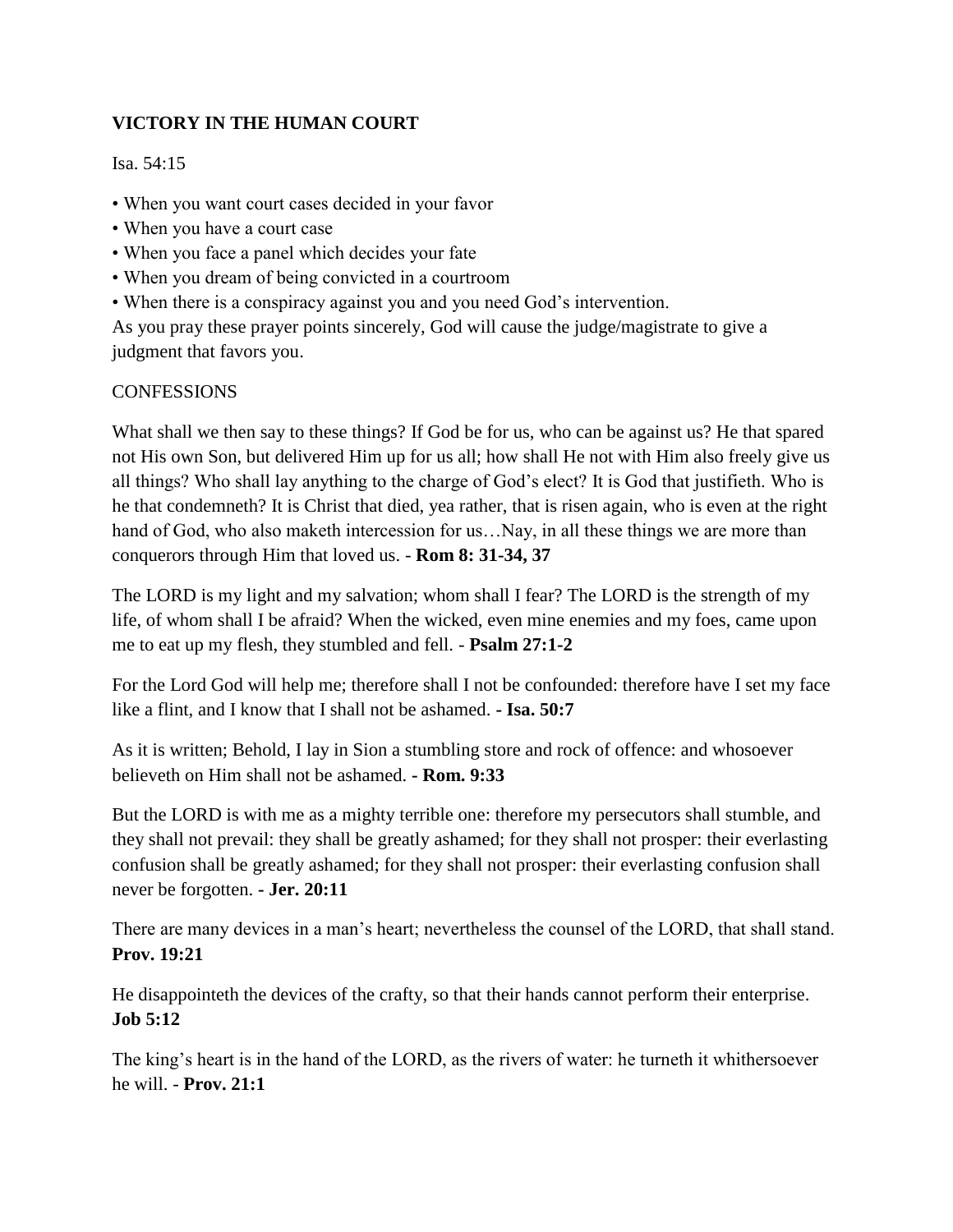The earth is the LORD's and the fullness thereof; the world, and they that dwell therein. For He hath founded it upon the seas, and established it upon the floods. - **Psalm 24: 1-2**

**NOTE:** These prayers will only work for those who are on the right path of justice. It will not work for purposes that are unscriptural. However, an ignorant offender may find help from using the prayers.

## **PRAISE AND WORSHIP**

1. Thank you Lord, because you are the Lord of hosts and the Man of war.

2. I claim victory over every adversary in this court case, in the name of Jesus.

3. I bind and paralyze the strongman employed or delegated to disgrace me, in the name of Jesus.

4. Let all the affairs of my life be too hot for any evil power to manipulate, in the name of Jesus.

5. Lord, grant me and my lawyer supernatural wisdom to subdue all opposition.

6. Lord, let it be impossible for my adversary to subdue the truth in this matter, in the name of Jesus.

7. Lord, let me find favor in the sight of those who are responsible for judging this case.

8. I close every negative door that the enemy might want to open, using this case, in the name of Jesus.

9. You satanic agents, I command you to clear out from the pathway to my victory in this matter, in the name of Jesus.

10. I cancel any demonic decision and expectation concerning this case, in the name of Jesus.

11. Father, make it possible for me to find favor in the sight of the judge, in the name of Jesus.

12. Lord, let me find favor, compassion and loving-kindness with the jury, in the name of Jesus.

13. Let all the demonic obstacles that have been established in the heart of anyone against my prosperity be destroyed, in the name of Jesus.

14. Let all the demonic obstacles that have been established in the heart of anyone against my prosperity be destroyed, in the name of Jesus.

15. Lord, give all the parties concerned, dreams, visions and restlessness that would advance my cause.

16. I command my money being caged by the enemy to be completely released, in the name of Jesus.

17. I bind and put to flight all the spirits of fear, anxiety and discouragement, in the name of Jesus.

18. Lord, let divine wisdom fall upon all who are supporting me in these matters.

19. I break the backbone of the spirits of conspiracy and treachery, in the name of Jesus.

20. Lord, hammer my matter into the mind of those who will assist me so that they do not suffer from demonic lose of memory.

21. I paralyze the handiwork of household enemies and envious agents in this matter, in the name of Jesus.

22. You devil, take your leg away from the top of my finances, in the mighty name of Jesus.

23. Let the fire of the Holy Spirit purge my life from any evil mark put upon me, in the name of